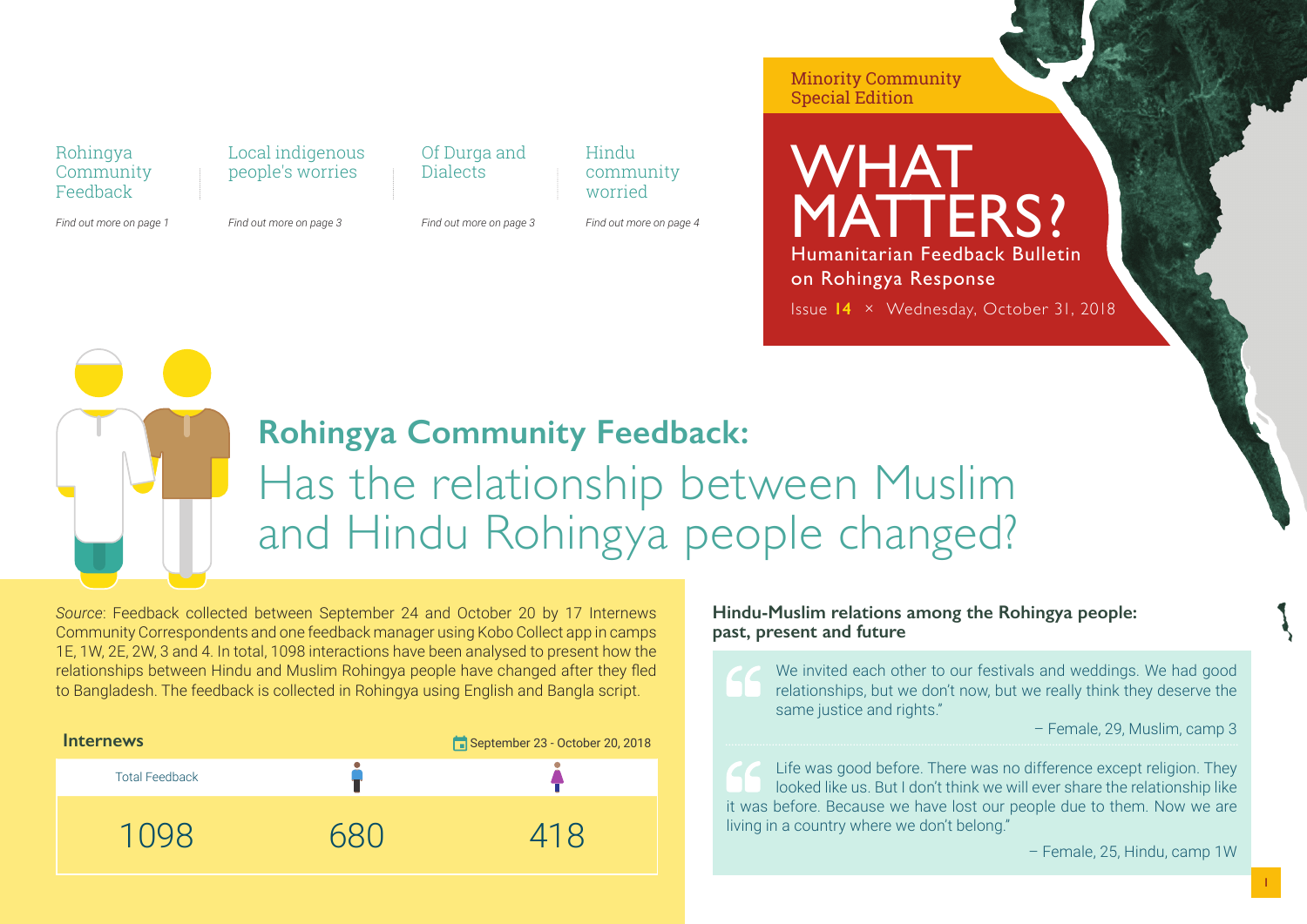The feedback collected reflects the mutual relationship Hindu and Muslim Rohingya people used to have when they were in Myanmar. Many of the Muslim community members mentioned that, as there were no barbers in the their community, Hindu barbers used to come to their area every week to cut their hair. Instead of giving money in return, Muslims used to give them rice at the end of the year so that the barbers could feed their families for the whole year. This reflects the way they were dependent on each other to survive.

Besides the dependence for livelihood, both communities told how they used to celebrate religious festivals and social gatherings together. Things like visiting in the Hindu neighbourhood for Muslims and sharing food between the two communities was common. Many respondents mentioned how similar they felt the two communities are in terms of their looks, and culture besides their religious difference and that they used to share a good relationship between them.

We never had any clashes because of our religion. It started because the military tortured Hindu people thinking that they were Muslims. And, we have heard that under instruction of the Myanmar army, Hindu people burned our houses as well"

– Female, 21, Muslim, camp 2W

They were like our brothers. But we suffered for them. We have lost our people and houses for them. Some people said that it's not the Burmese military who killed our people, it's Muslim people who killed them."

– Male, 32, Hindu, camp 1W

From the analysis of feedback it appears that the relationship between the two communities became tense in August 2017 as both believe that they have suffered because of the other. One the one hand, some Muslim community members have sympathy for the Hindu community because they believe Hindus were tortured, killed and lost their households because the Burmese military thought they were Muslims. On the other hand, some also think that Hindu people followed the instructions of the Burmese military to burn their houses.

Hindu community members stated that they had to go through a lot because of Muslims. Their feedback reflects how they feel they were targeted by the Myanmar army and people in their community were killed and suffered because of Muslims. Some also believe that perhaps the Muslim community also played a role in the violence towards them. Statements from both communities show that, despite their previously harmonious relationship, there is now anger and distrust between the two communities.

While we were coming to Bangladesh, we shared our food and helped each other. Now, even though we are living in different camps, we all belong to the same country. We have a strong feeling that if we want to go back to our country, motherland, they would want the same like us. We want justice not only for us; we also want it for them."

– Male, 49, Muslim, camp 1W

I don't know whether we can be like before or not. We don't know whether it is Muslims who killed our people or not. We came here together. But we want to go back to our country. We can be like before if they come with us. We want justice."

– Female, 38, Hindu, camp 1W

Muslim community members shared that when Hindu and Muslim people escaped to Bangladesh they helped each other on the way. They think the Hindu community also belongs to the same country and they have had the same struggle as Muslims back in Myanmar when the military crackdown happened. They strongly feel Hindu people would feel the desire to return to their home in Myanmar like them. Despite the religious identity, they want justice for everybody who has suffered.

Like the Muslim community, some people from Hindu community mentioned that as they are not clear whether Muslims or other Burmese nationals tortured them and killed their people, they want justice and they want to go back to their country. In addition to that, they also said they can live and share like before with Muslims if the situation changes.

Both community members think that even though they are from different religious backgrounds; they belong to the same country and all they want is to go back to their roots and live in peace and dignity.

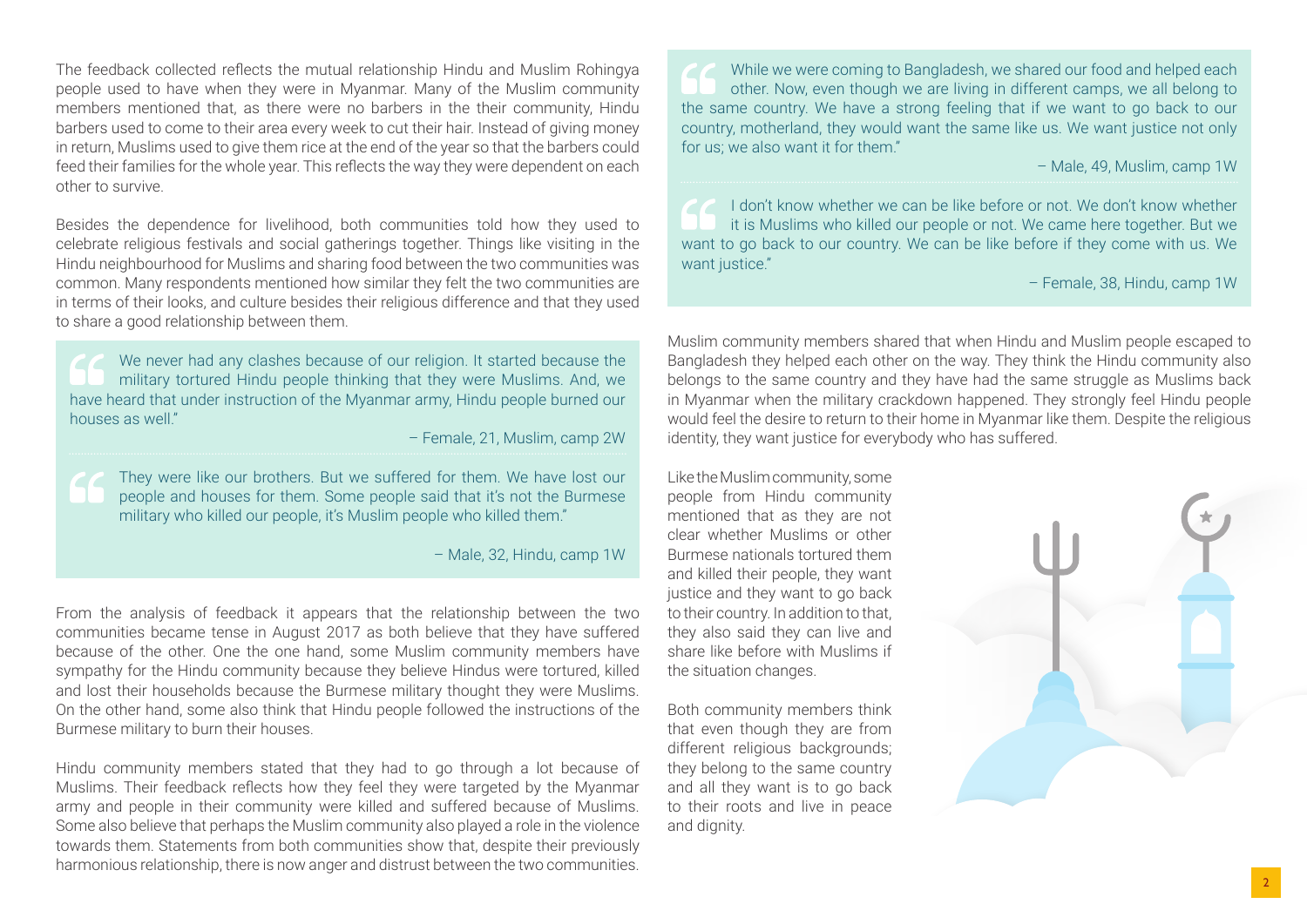## Local indigenous people worry about livelihoods and environment

*Source:* Feedback collected from the host community audience of the radio discussion programme Betar Sanglap, recorded at Shamlapur High School in Cox's Bazar on 7 October 2018. This episode was recorded in an area where lots of indigenous people live and so this group made up most of the audience and this analysis is based on these local indigenous people's concerns. The programme is produced by Bangladesh Betar, with support from UNICEF and BBC Media Action.

Indigenous people in Cox's Bazar mentioned facing several problems since the Rohingya influx. Many of them earn their livelihood from small businesses like selling vegetables, fish and other necessary things in the market. But nowadays they feel that Rohingya people have taken a big share of their business and are selling not only inside the camps but also in local markets. They also feel that Rohingya people are manipulating the market price of fish. They buy fish from the fishermen at a higher rate than the normal price, as they can afford to sell the fish at a lower profit margin.

We used to buy 1 kg fish at 50 BDT. But the Rohingya people buy those fish for a higher price and that is hampering our business."

– Male, 55, fish businessman

According to indigenous people, the Rohingya influx has also resulted in a price increase for basic commodities, which has made their life harder. Some of the indigenous people also mentioned that they used to go to collect bamboo from the forest to earn their livelihoods by selling them in local market but said that this has now become very difficult as a huge area of forest land has been destroyed. People also said that Rohingya people use the remaining forest areas to collect firewood and that the locals are afraid of coming across them in the forest.

Whenever we go outside for work, Rohingya people swear and shout at us. We are always afraid of them. We even stop working because we are afraid."

– Male, 35, day labourer

Indigenous people also said that they have concerns regarding environmental imbalance. According to them, due to excessive destruction of the forest and greeneries the temperature in their local area is increasing day by day.

The indigenous people also have concerns related to health issues. Since the influx they say they are suffering from different diseases and live in fear of an HIV-AIDS outbreak.

Of Durga and Dialects: How religion influences the Rohingya language

The excitement was palpable even before we entered the small camp just outside of Kutupalong megacamp. Though numbering only 200 families, the Hindu Rohingya community was putting on a grand show for their goddess Durga, blasting religious and Bollywood songs simultaneously. Even in the busy anticipation of their most important holiday, we were pleasantly surprised to see the community eagerly talking to us about their language. We were greeted into the camp with a *nomoshkar* (from Sanskrit *namaskaram*), whereas a Muslim Rohingya would say have said *salaam* (from Arabic).

Knowing that religion can shape languages, we wanted to know the difference between the dialect spoken by Muslim and Hindu Rohingya people. As Sanskrit is the religious language of Hinduism, there is a greater influence from that language on the dialect spoken by the Rohingya Hindu community. Words directly related to religious practices and customs, like 'prayers' (*shodona*) and 'priest' (bon, from Brahmin) are derived from Sanskrit. Their Muslim counterparts, *namaz* and *imaam* respectively, are borrowed from Farsi and Arabic. This borrowing from Sanskrit makes the Hindu Rohingya dialect closer to Chittagonian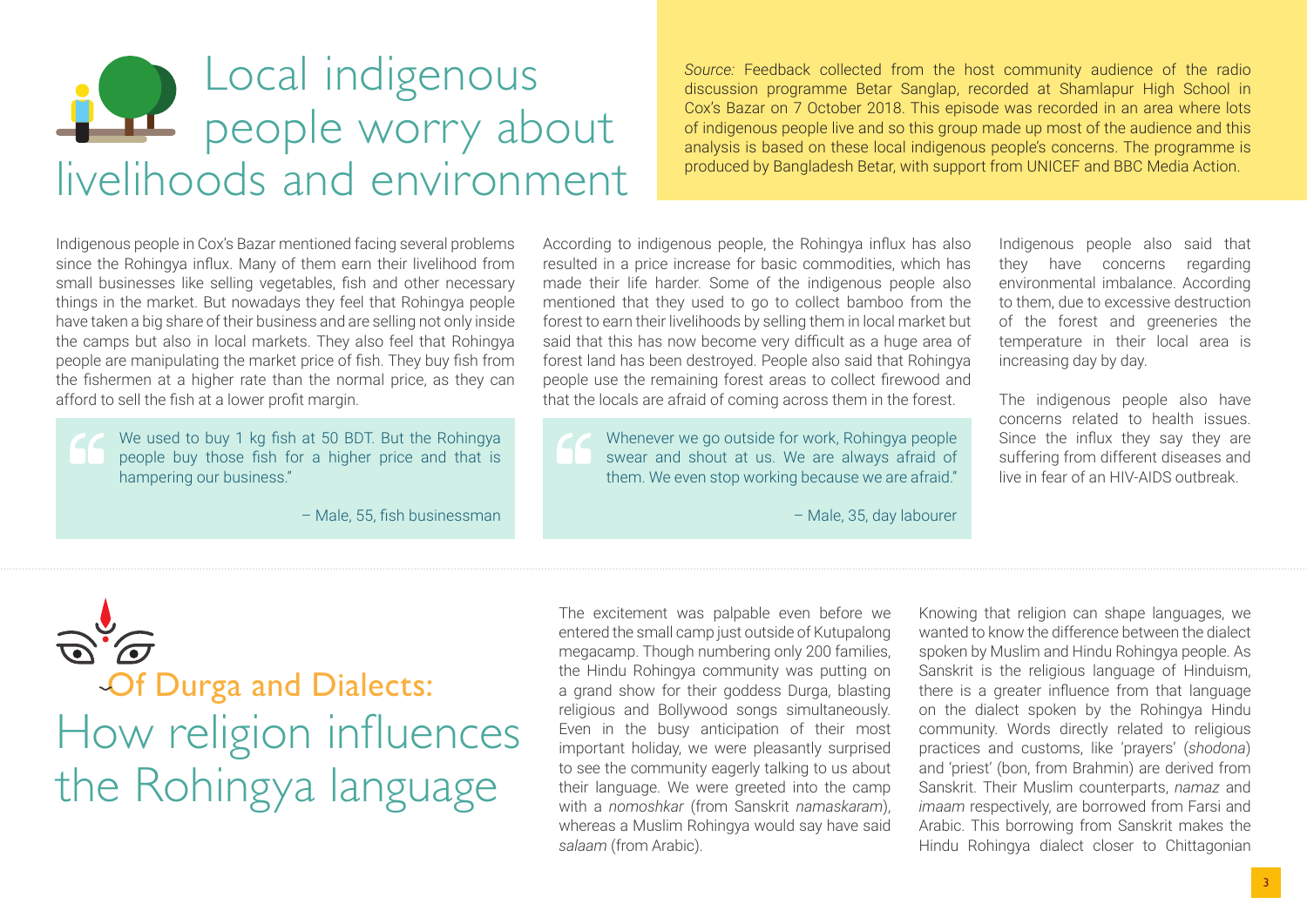and Bangla. Because of this, there may be fewer communication challenges between aid workers and the Hindu Rohingya community than with the larger Muslim Rohingya community in other camps.

However, the influence of religion on language is not restricted to the mosques and mandirs. It also influences many aspects of daily speech.



Kinship terms vary between the two religions. Words for brother, sister, aunt, uncle, and many other relationship terms differ amongst the two communities. Hindus largely retained their Sanskrit-derived terms, whereas the Muslims borrowed from languages like Arabic, Persian, and Urdu. For example, while Hindu Rohingya speakers use *tri* for wife (from Sanskrit *stri*), Muslim Rohingyas say *bibi* (from Urdu).

Even the words for 'male' and 'female' are different. Among the Hindu Rohingya community, the word for 'male' is *furush* (derived from Sanskirt *purush*), whereas Muslim Rohingya people usually say *morot* (from Persian *mard*). The word for 'female' is *mayafua* amongst Muslims, while Hindus tend to use *mohila*.



Muslim Rohingya people say they need *dabai* (medicine) for their *biaram* (sickness / disease). Both of these words are borrowed from other Muslim cultures — *dabai* from Arabic and *biaram* from Persian. The Hindu Rohingya community, however, uses words very similar to Bangla - *oshut* for medicine and *oshuk-bishuk* for sickness. It makes sense that other terms derived from these primary words will also be different. For example, Muslims say *dabai goron* for treatment'. As *dabai* is not used by Hindu Rohingya people, what would they call 'treatment'? Once again, they use a Sanksrit-derived term, *sigissa* (compare to Bangla, *chikitsha*).

#### *C* Happy is still khushi

Though we've highlighted some of the linguistic differences between the communities, they communicate with each other easily as they understand these religiously influenced linguistic differences. However, people prefer to use their particular subset of words within their own communities.

Some words that may appear to be religious or religiously influenced are used by both communities. *Shanthi*, meaning peace, is a word deeply rooted in Sanskrit and Hindu culture – is equally used by the Muslim Rohingya community. *Hamil*, an Arabic word meaning 'pregnant', is used by the Hindus as well. The word for 'water' in Bangla is often different for the two religious communities (*paani* for the Muslims and *jol* for the Hindus), but for all Rohingya people, it's *faani*.

A *khushi* or *fereshan* person is a 'happy' or 'upset' person respectively, for Muslims and Hindus alike. Before leaving the camp, we asked a few women how they were feeling about Durga puja. Expecting a slew of distinct psychosocial words, I got my pen and paper ready. But the women laughed instead, and the oldest one spoke for all of them.

### How else would we feel? We're *Khushi*. *Khub, khub Khushi*.

Happy. Very, very happy.

# Hindu community most worried about health, security, shelter and supplies

*Source*: In-depth interviews and mini focus group discussions carried out by BBC Media Action with men and women from the Hindu Rohingya community across camp 1 (West Hindu para) during October 2018.

The Hindu Rohingya people living in the camps are most concerned about health service provision. They feel there are not enough doctors or medicine in the health centres and that the centres are only open at specific times. Therefore, to access health services they often escape their own camp (their movement is restricted outside of the overall camp area) to visit doctors in nearby camps or in the local community. They feel that it is expensive to access these services: for example, to visit a doctor, they have to pay 400-500 taka. To afford treatment , most of the Hindu Rohingya community sell some relief items they are given. Others earn income working as a day labourer for different organisations where they earn approximately 400-500 taka per day.

Our main concern is medical treatment. There is a health centre in our camp, but the doctor is not always available there. The doctor comes late every day and paracetamol and saline are the only medicines provided. Therefore, we need to go outside the camp for medical treatment."

– Male, 30, camp 1 (Hindu community)

Security is another big concern for the Hindu Rohingya community, who feel that the lack of lighting makes it hard to move within the camp